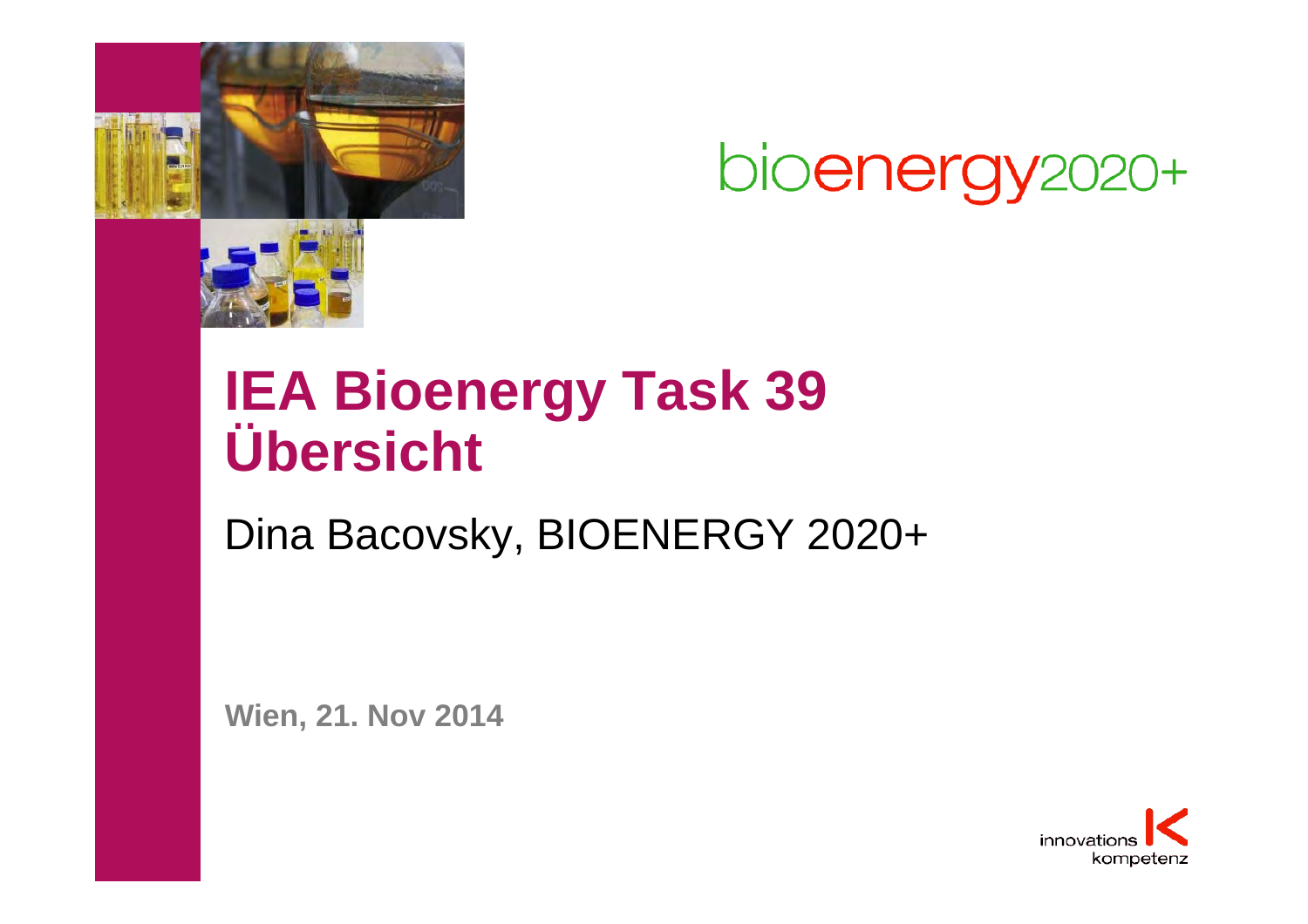#### **Commercializing Liquid Biofuels from Biomass**



**16 member countries** 



**Task 3** 

**IEA Bioenergy** 

Sweden – Alice Kempe, Maria Nyquist, Jonas Lindmark

Denmark - Michael Persson, Henning Jorgensen, Anders Kristoffersen

Germany - Axel Munack, Jürgen Krahl

The Netherlands - John Neeft

Austria - Manfred Wörgetter, Dina Bacovsky

Italy – David Chiaramonti, Alessandra Frattini, Stefania Pescarolo

Canada - Jack Saddler, Warren Mabee United States - Jim McMillan

South Korea - JinSuk Lee, Kyu Young Kang, Seonghun Park Japan - Shiro Saka, Fumihiro Honda

Brazil – Viviana Coelho, Paulo Barbosa

South Africa - Emile van Zyl, Bernard Prior

2

Australia - Les Edye New Zealand – Ian Suckling

**2**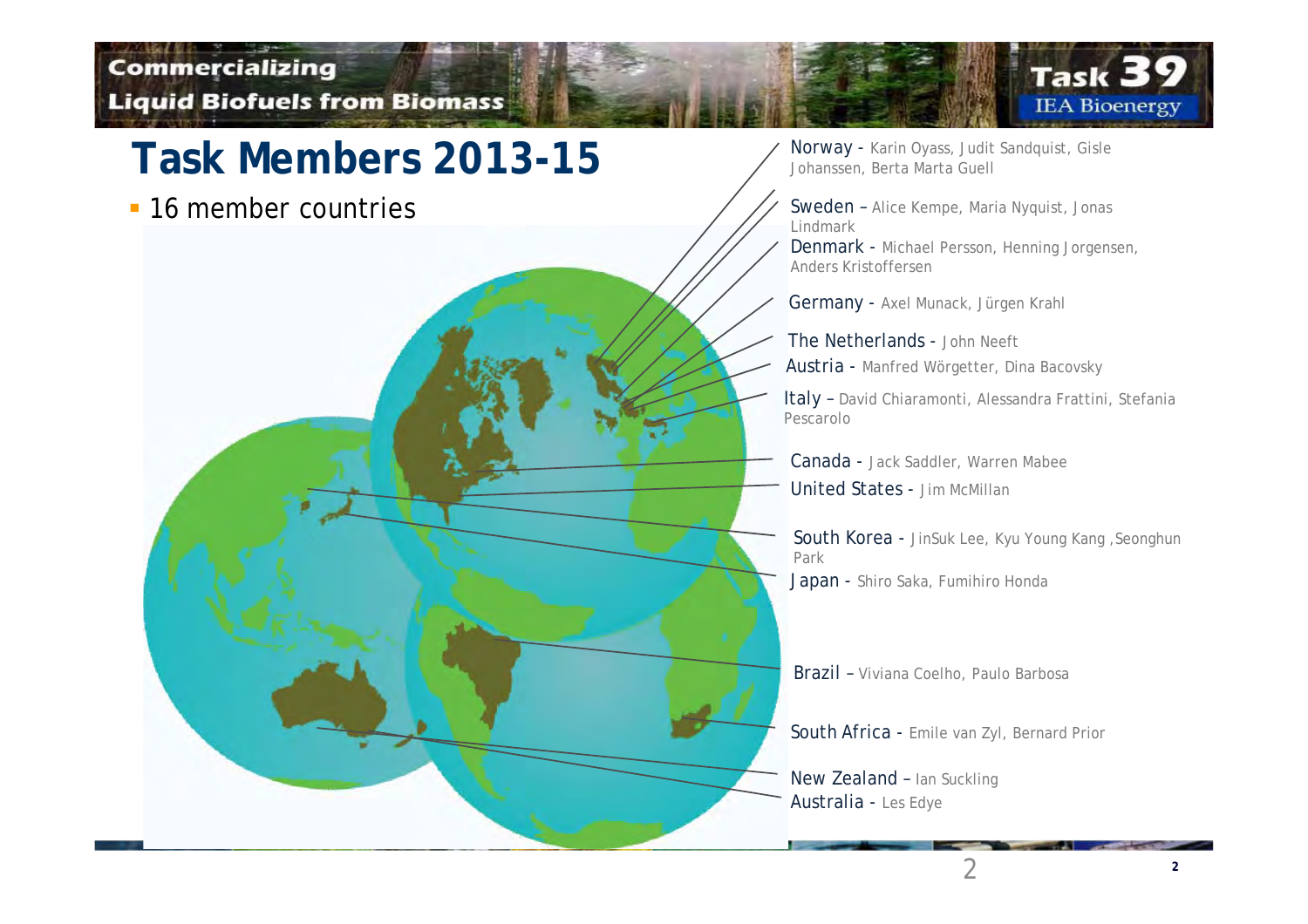

innovations

kompetenz



#### **Task 39 Bericht: The Potential and Challenges of Drop-in Biofuels**

Drop-in biofuels: are "liquid bio-hydrocarbons that are functionally equivalent to petroleum fuels and are fully compatible with existing petroleum infrastructure"



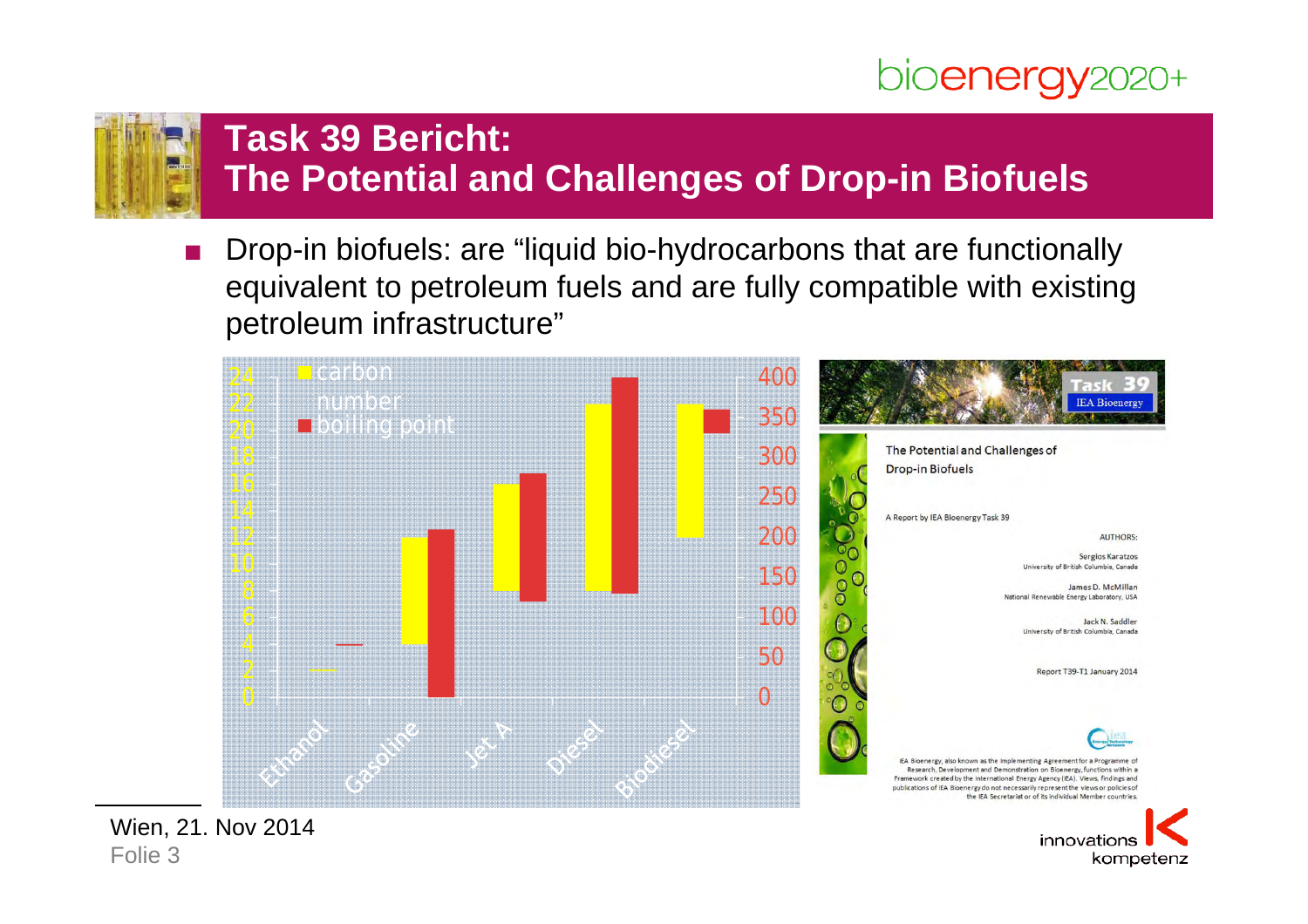

#### **Task 39 Bericht: Update on Implementation Agendas**

- Daten zu Biotreibstoffen in 19 Ländern:
	- $\blacksquare$  Politik und Treiber
	- **Produktion**
	- **N** Verwendung
	- $F & E$



Wien, 21. Nov 2014 Folie 4





#### **Biodiesel production**

innovatio kompetenz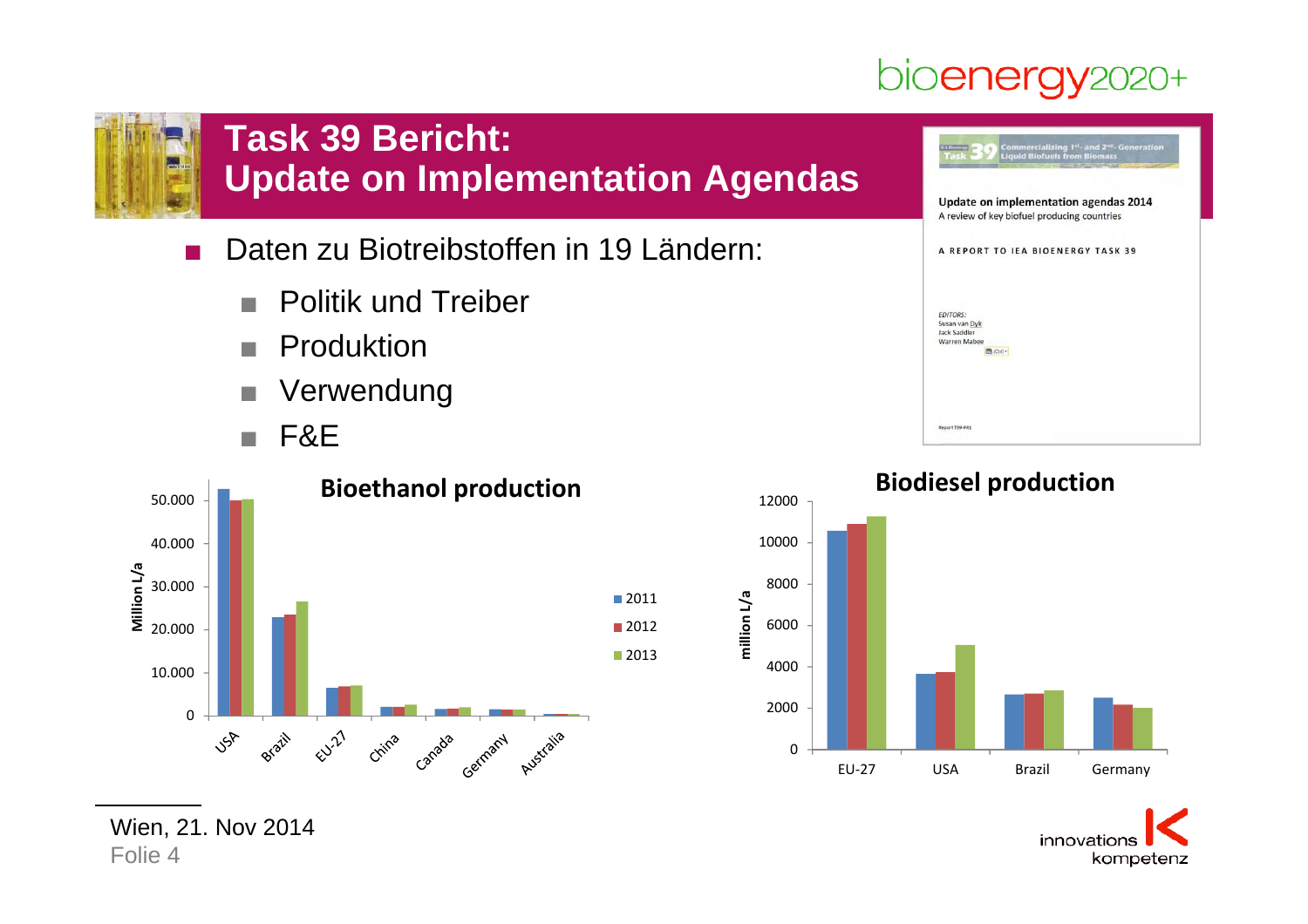



#### **Inter-Task collaboration book project: Mobilization of forest bioenergy supply chains**

- Identifikation der Elemente von erfolgreichen und nachhaltigen Bioenergie-Versorgungsketten
- **Task 39 Beitrag:** 
	- Nutzung von LW Reststoffen (EU, Nordamerika)
	- Buchkapitel: "Challenges and Opportunities of Conversion Technologies related to Forest Biomass"









Wien, 21. Nov 2014 Folie 5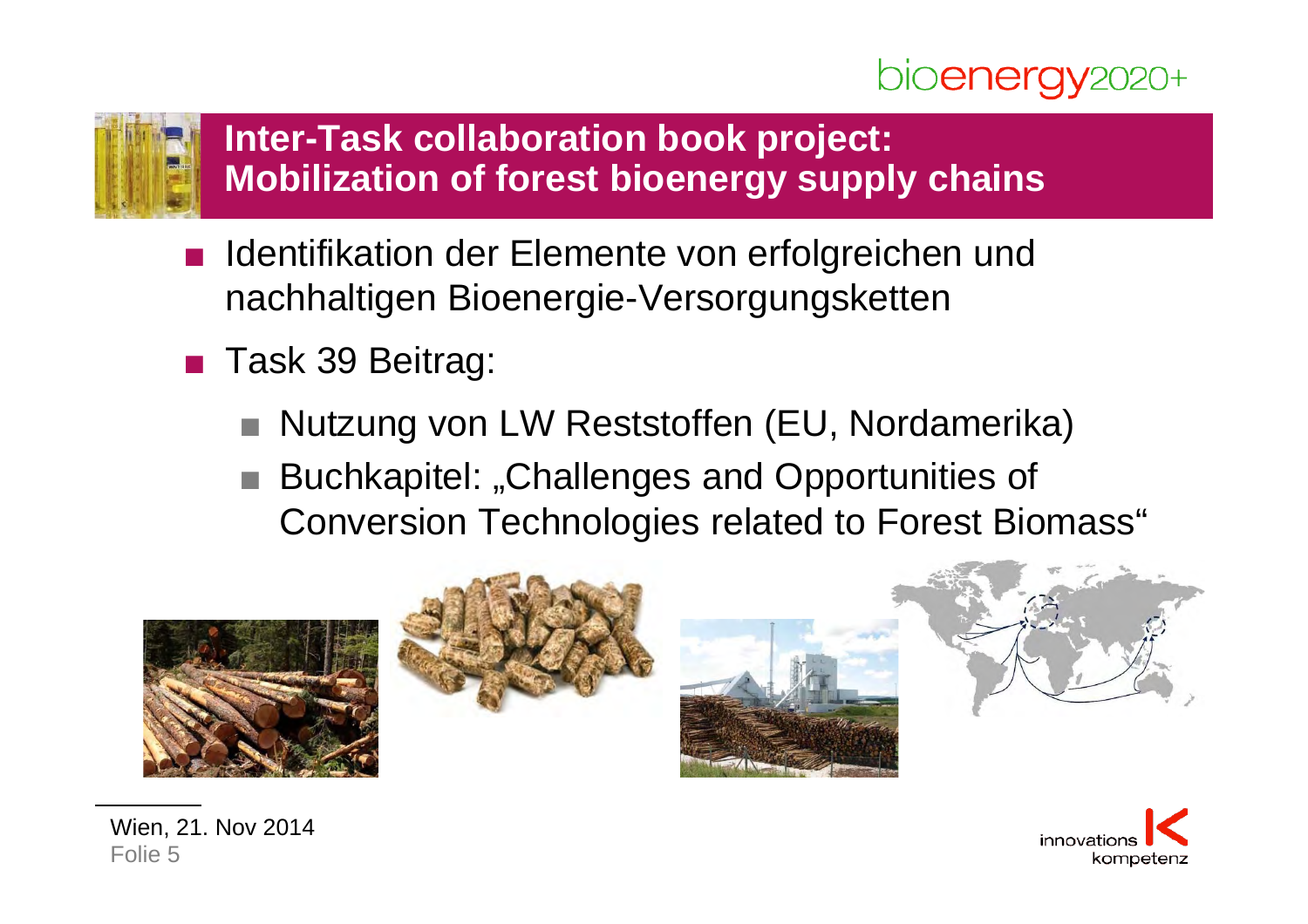



#### **Task 39 Berichte in Vorbereitung**

- Update on Status and Potential for Algal biofuels production
- **Update on GHG emissions and energy balances for** advanced biofuels
- **Advanced Fuels in Advanced Engines**
- Assessment of large-scale demonstration plants (advanced biofuels)

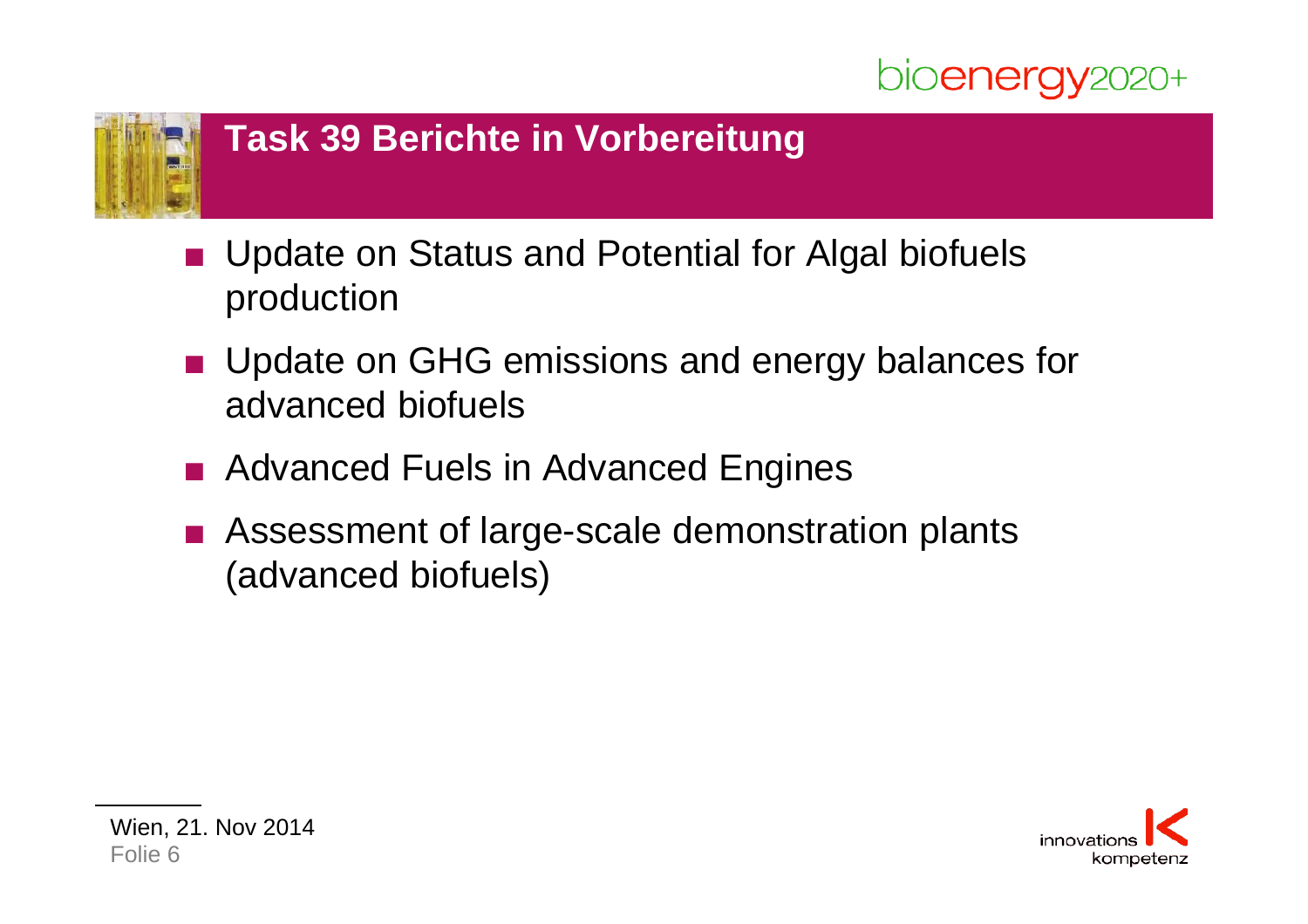#### http://demoplants.bioenergy2020.eu





Wien, 21. Nov 2014 Folie 7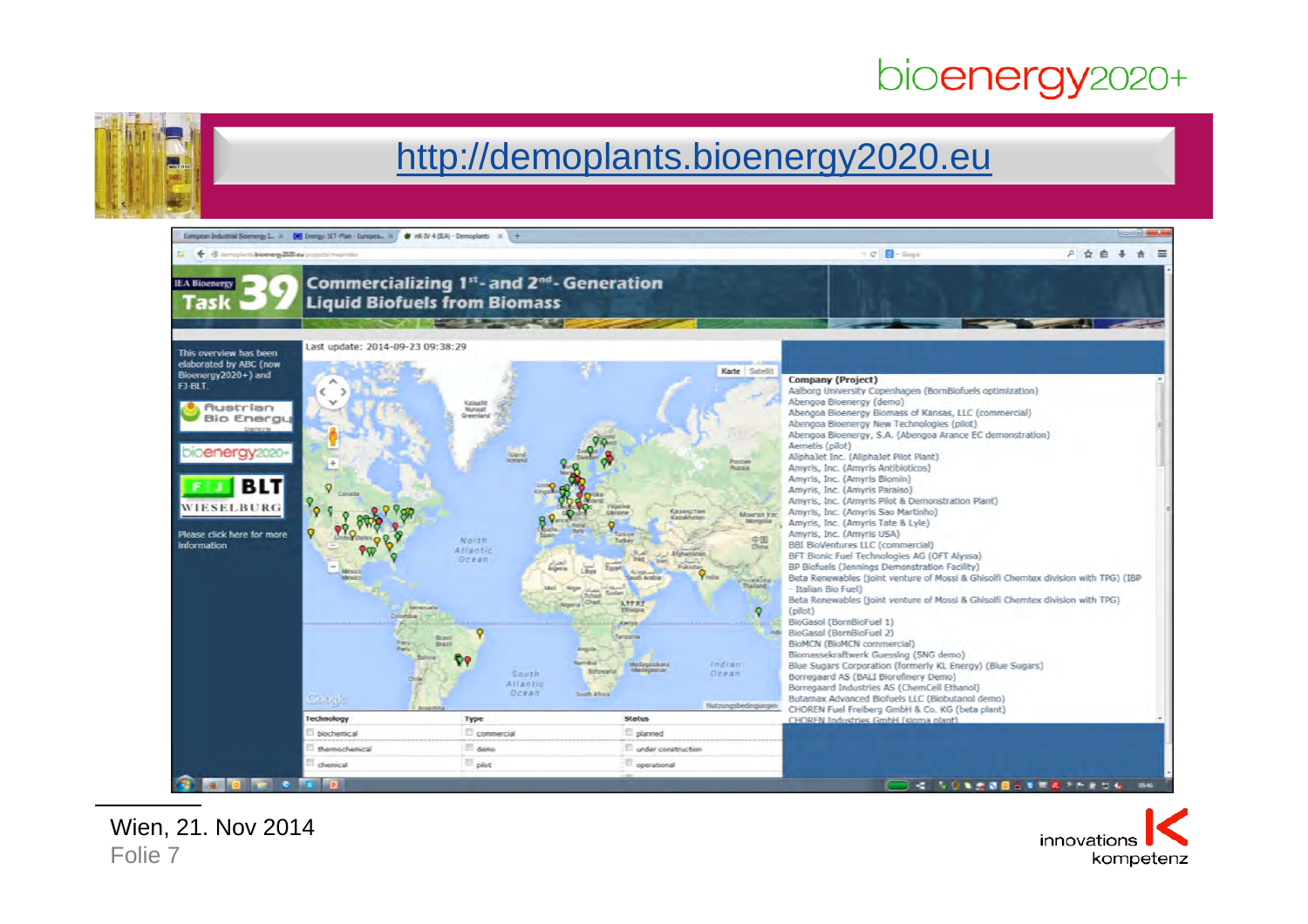

#### **HVO – Größte Anlagen**

| Company                                      | <b>Country</b>       | <b>Capacity [t/y]</b> | <b>Start-up</b> |
|----------------------------------------------|----------------------|-----------------------|-----------------|
| <b>Neste Oil</b>                             | Singapore            | 800.000               | 2010            |
| <b>Neste Oil</b>                             | <b>Netherlands</b>   | 800.000               | 2011            |
| ENI                                          | Italy                | 500.000               | 2014            |
| <b>Diamond Green Diesel</b>                  | <b>United States</b> | 412.000               | 2014            |
| <b>REG Geismar</b>                           | <b>United States</b> | 225.000               | 2010            |
| <b>Neste Oil</b>                             | Finland              | 190,000               | 2007            |
| <b>Neste Oil</b>                             | Finland              | 190.000               | 2009            |
| <b>UPM Biofuels</b><br>(under commissioning) | Finland              | 100.000               | 2014/15         |

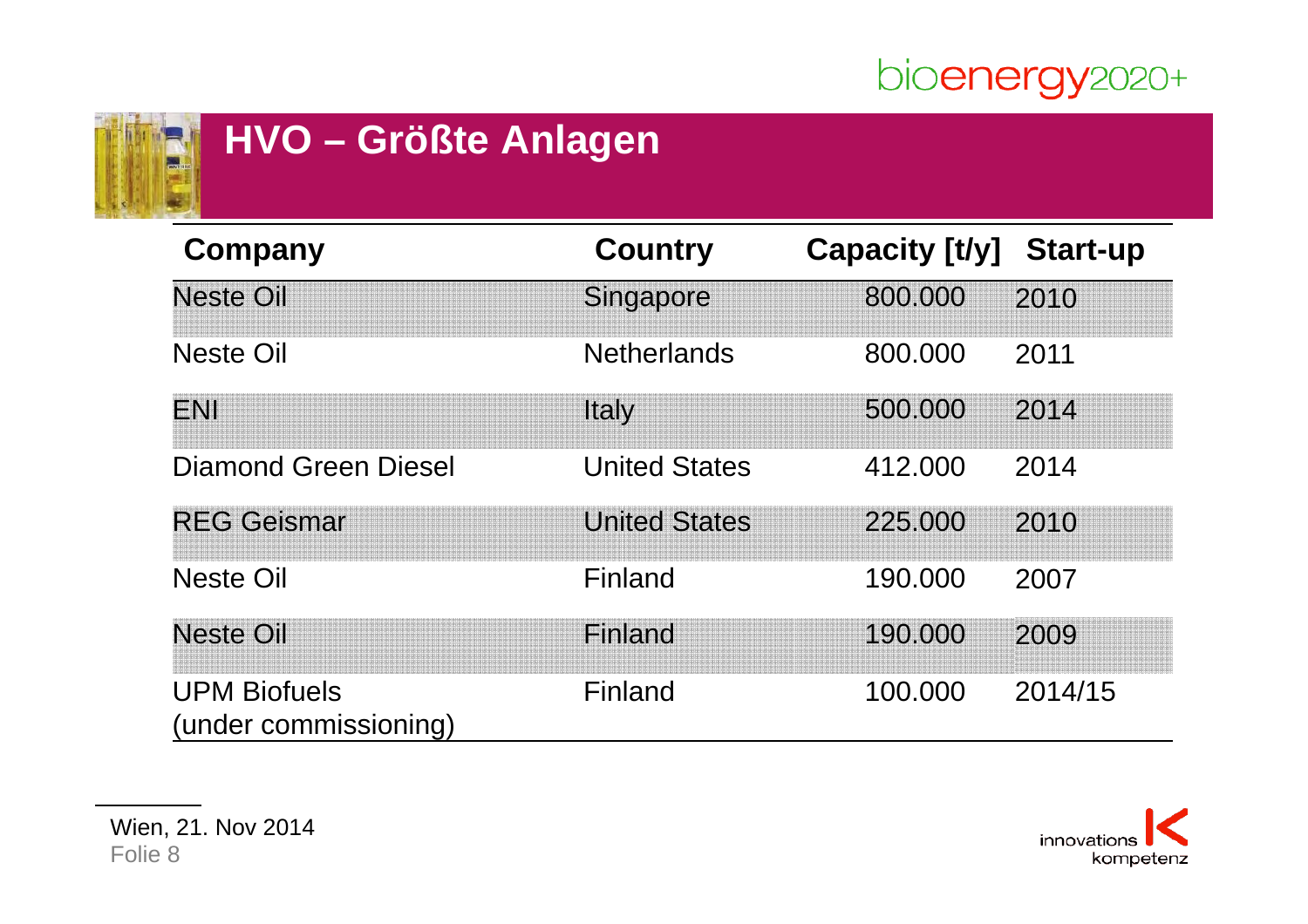

#### **Größte biochemische Anlagen**

| <b>Company</b>                       | <b>Country</b>       | Capacity [t/y] | <b>Start-up</b> |
|--------------------------------------|----------------------|----------------|-----------------|
| <b>POET-DSM Advanced Biofuels</b>    | <b>United States</b> | 75.000         | 2014            |
| Abengoa                              | <b>United States</b> | 75.000         | 2014            |
| GranBio                              | <b>Brazil</b>        | 65,000         | 2014            |
| <b>Beta Renewables</b>               | Italy                | 40.000         | 2012            |
| Gevo (butanol and ethanol from corn) | <b>United States</b> | 54.000         | 2006            |
| Longlive Bio-technology Co. Ltd.     | China                | 50.000         | 2012            |
| <b>Cane Technology Center (CTC)</b>  | <b>Brazil</b>        | 40.000         | 2012            |
| <b>INEOS Bio</b>                     | <b>United States</b> | 24.000         | 2013            |
| <b>Borregaard Industries AS</b>      | Norway               | 15.800         | 1938            |

Du Pont will bring 87.000 t/y ethanol online in late 2014

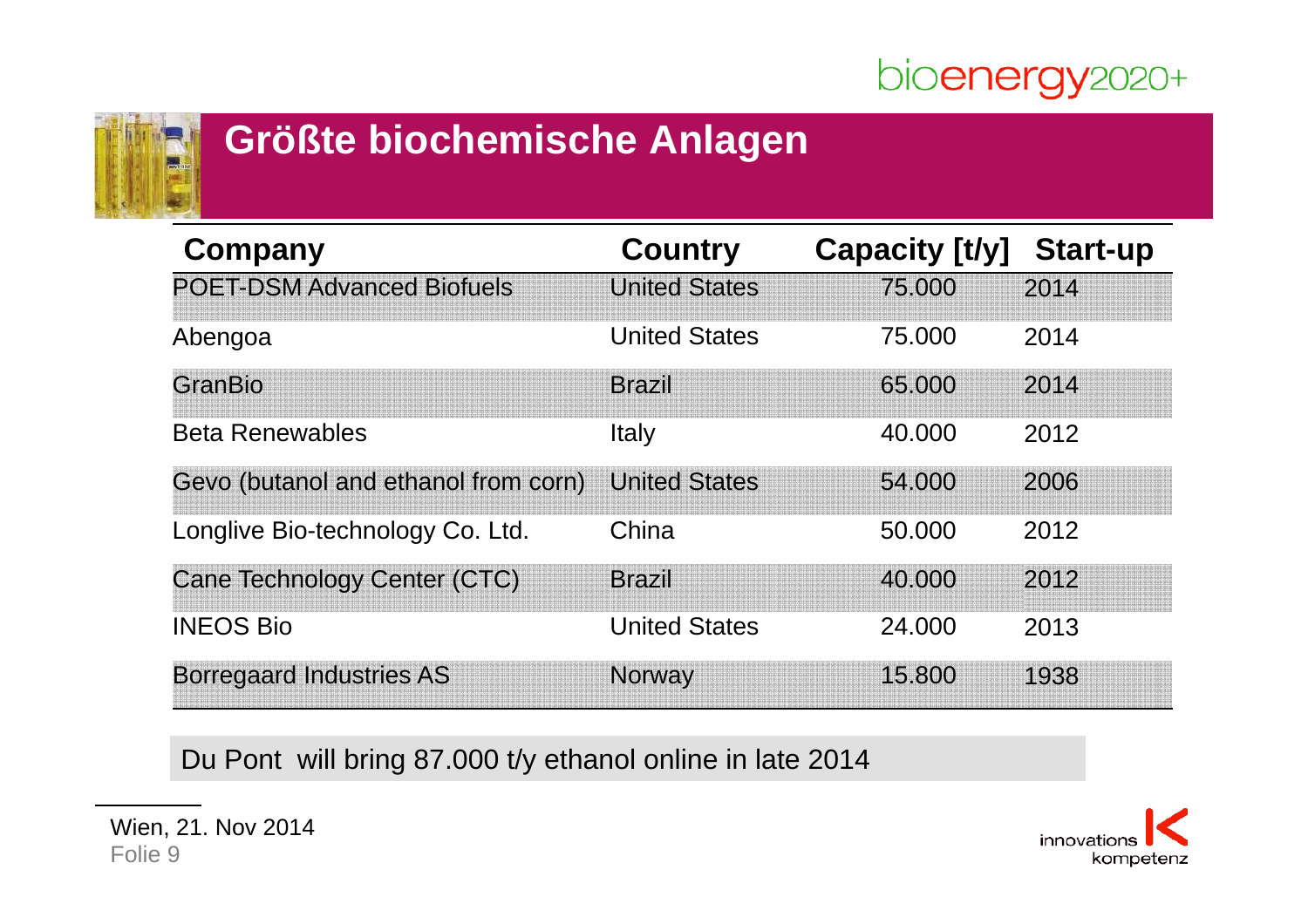

#### **Größte thermochemische Anlagen**

| Company                                                   | <b>Country</b>     | Capacity [t/y] | <b>Start-up year</b> |
|-----------------------------------------------------------|--------------------|----------------|----------------------|
| Fortum<br>pyrolysis of wood residues                      | Finland            | 50.000         | 2013                 |
| Enerkem<br>ethanol from MSW                               | Canada             | 30,000         | 2003                 |
| <b>BioMCN</b><br>methanol from biogas                     | <b>Netherlands</b> | 20.000         | 2009                 |
| <b>Goteborg Energi</b><br><b>SNG from forest residues</b> | Sweden             | 11.200         | 2014?                |

Plans announced or facilities under construction with a range of thermochemical technologies by: BioMCN, Sundrop Biofuels, Akwawit, Gulf Coast Energy, Virent, Clearfuels, Solena, Clearfuels, CORE Biofuel, Fulcrum, Cool Planet, Vanerco (Enerkem & Greenfield Ethanol), Enerkem Mississippi Biofuels, ORG

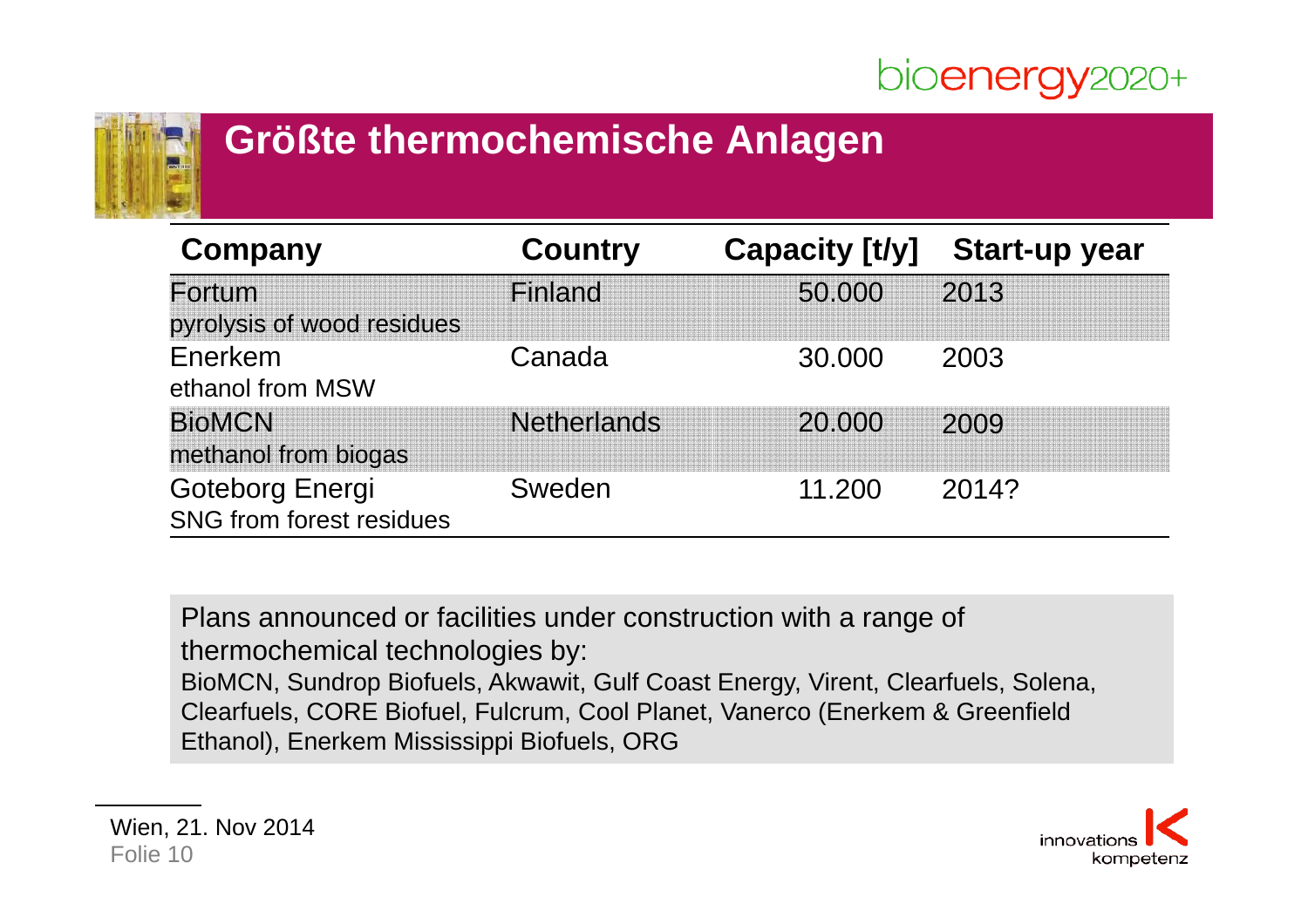kompetenz



Folie 11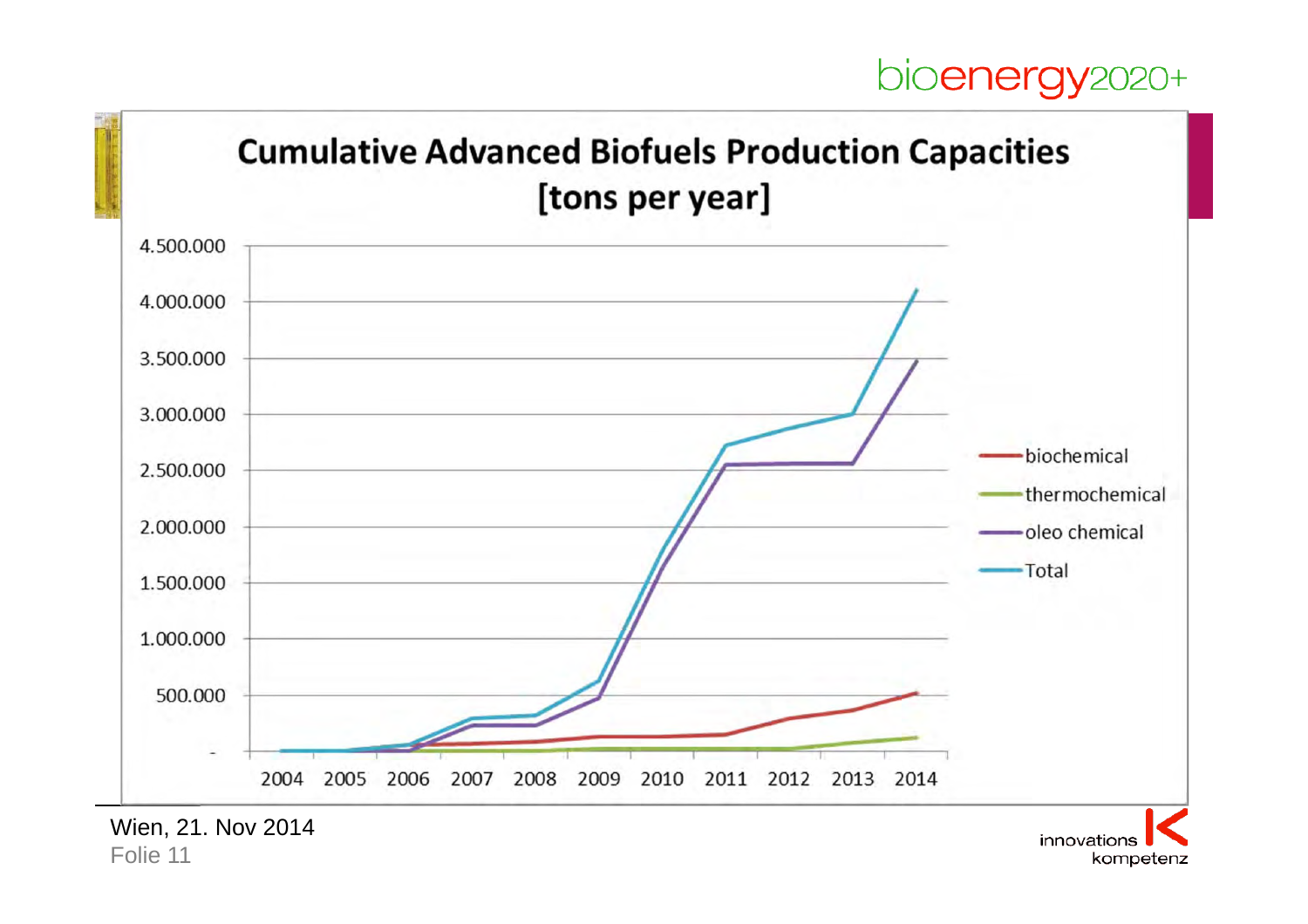

#### **What happened to…?**

- $\blacksquare$  Choren
- **Range Fuels**
- **R** KiOR
- $R$  RenTech
- **D** Lignol
- **Pacific Ethanol**
- $\blacksquare$  New page
- $\blacksquare$  Flambeau River
- Gevo
- $\blacksquare$  Coskata
- $\blacksquare$  ...





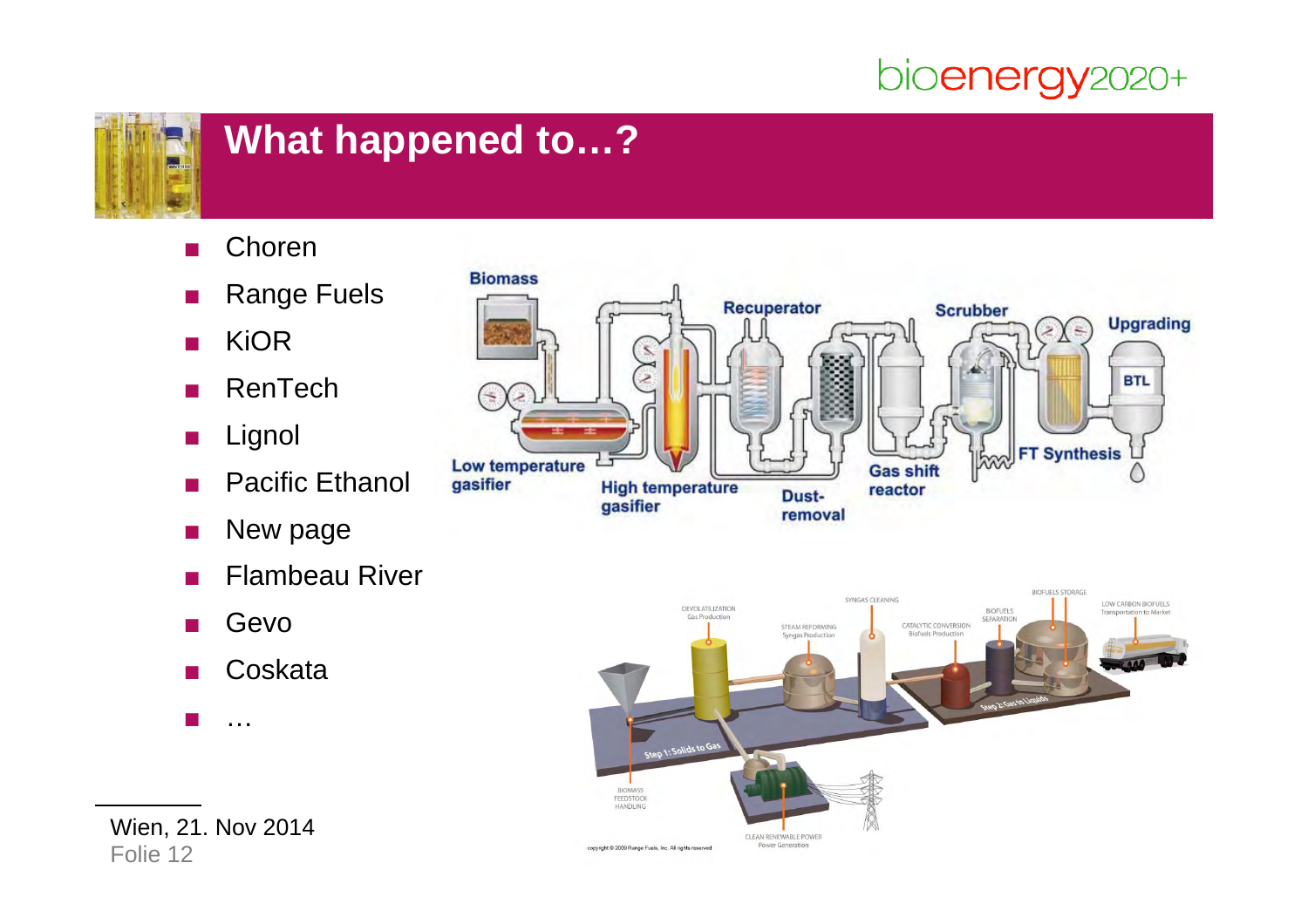

kompetenz

# **NER 300 Projects**

# **first call announcements Dec 2012**

| <b>Project</b>                  | Company                         | <b>Country</b>     | <b>Funding</b><br>[m € | <b>Status</b>                  |
|---------------------------------|---------------------------------|--------------------|------------------------|--------------------------------|
| <b>BEST</b>                     | <b>Beta Renewables Italy</b>    |                    | 28                     | operational since<br>Oct 2013  |
| <b>CEG Plant</b><br>Goswinowice | <b>SEKAB</b>                    | Poland             | 31                     | planned                        |
| <b>VERBIO Straw</b>             | <b>VERBIO</b>                   | Germany            | 22                     | under<br>construction          |
| <b>Ajos BTL</b>                 | Vapo Oy                         | <b>Finland</b>     | 89                     | freezed in Feb<br>2014         |
| <b>UPM Stracel BTL UPM</b>      |                                 | <b>France</b>      | 170                    | investment<br>decision pending |
| <b>Woodspirit</b>               | <b>BioMCN</b>                   | <b>Netherlands</b> | 199                    | investment<br>decision pending |
|                                 | Gobigas phase 2 Goteborg Energi | Sweden             | 59                     | planned                        |
| Pyrogrot                        | <b>BillerudKorsnäs</b>          | Sweden             | 31                     | cancelled in Dec<br>2013       |
| 21. Nov 2014                    |                                 |                    |                        | innovations                    |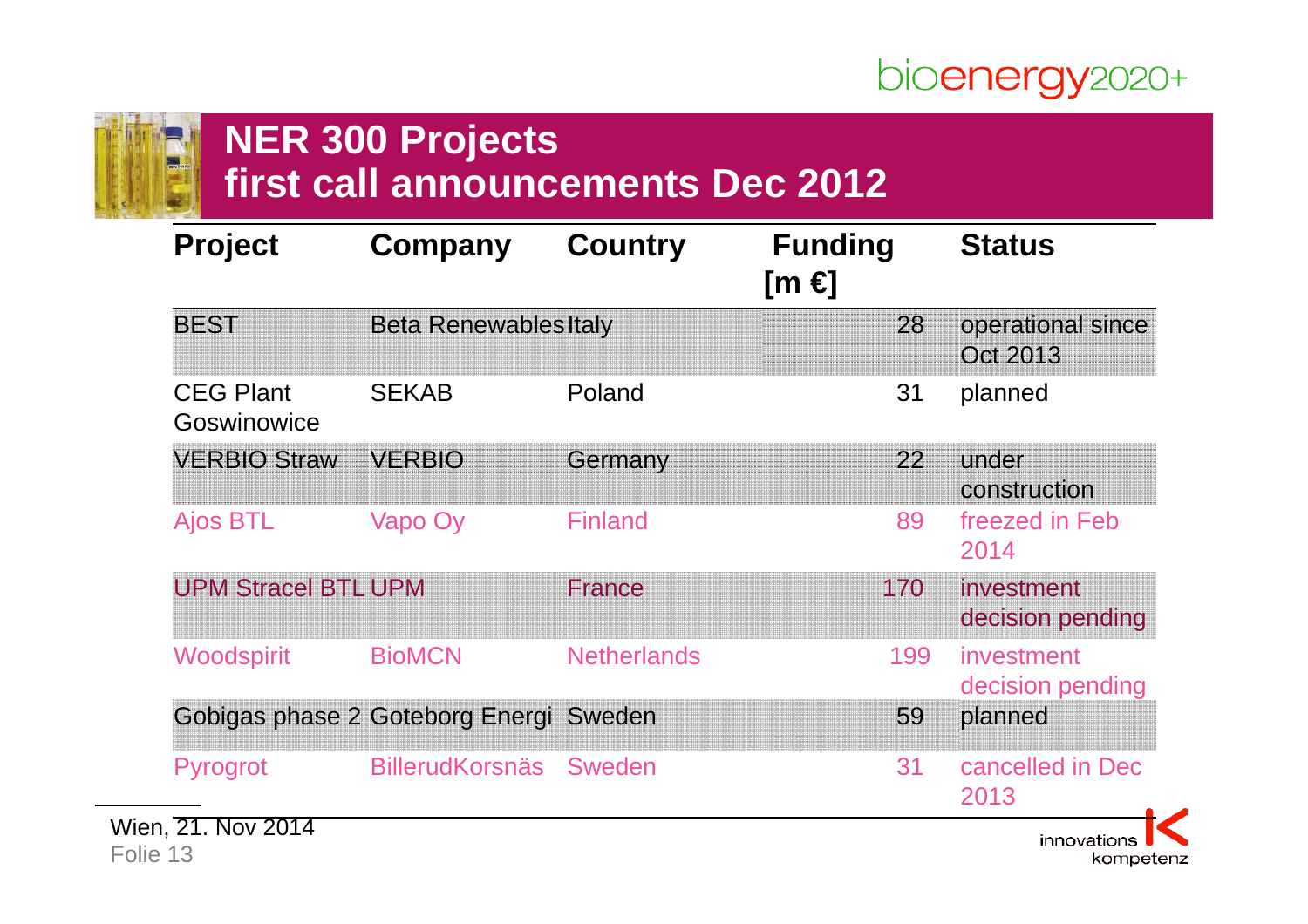## **USDOE Integrated Biorefinery Program**

http://www.energy.gov/eere/bioenergy/integrated-biorefineries





innovations kompetenz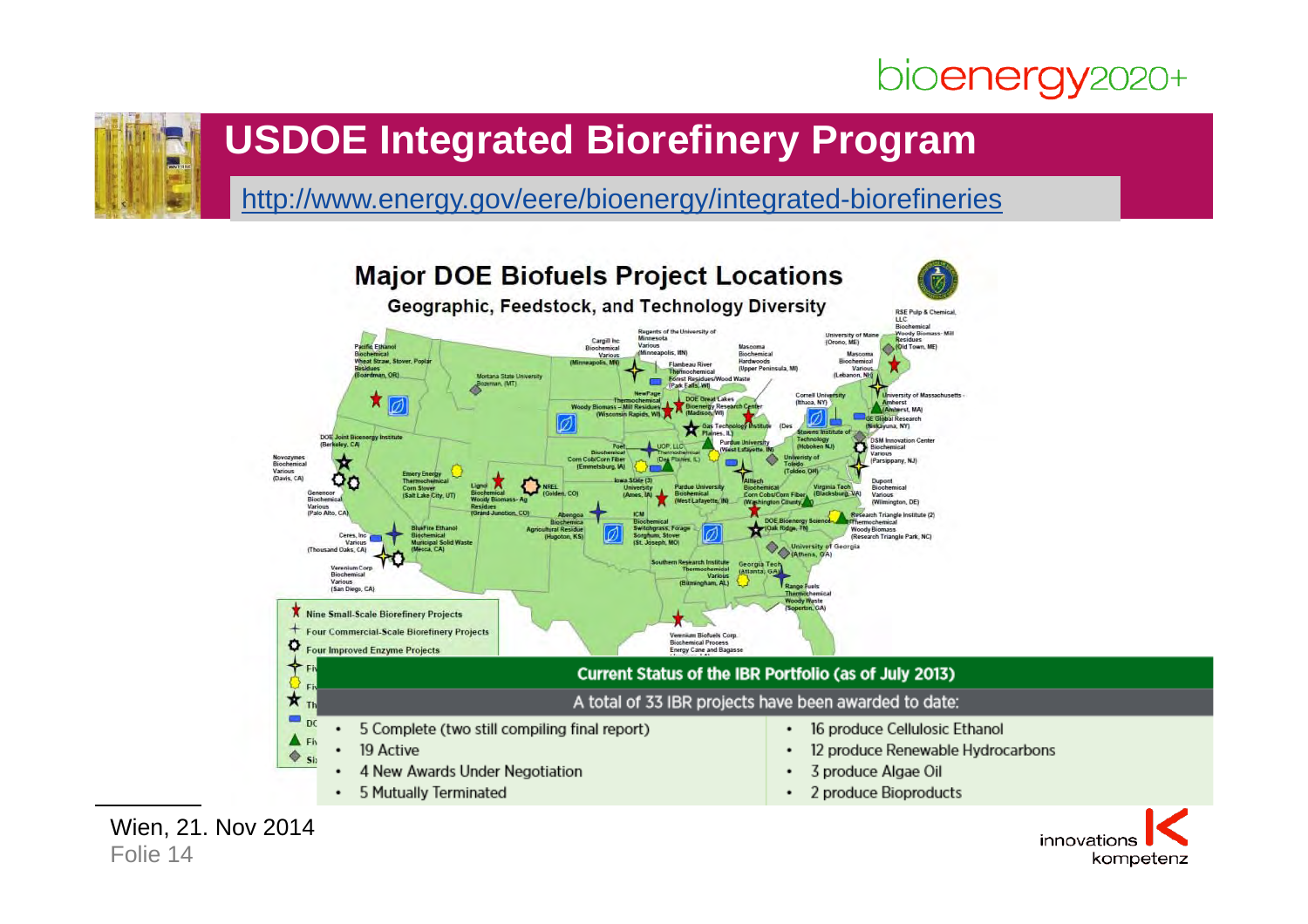#### **MANAGEMENT OF IBR PROJECTS**

DOE's Key Role: Through investment in first-of-a-kind technologies at scale, reduce the risk such that the return on investment can be demonstrated as attractive to private investment, especially related to scaling up new technology. The process of bringing an IBR online takes time and careful planning. This framework is divided into four main sections that correlate contractual Budget Periods (BP) to the Critical Decision Points identified in the DOE Order.



U.S. DEFARTUREST OF

**ENERGY** 

Energy Efficiency &

**THEFT** 

**Renewable Energy**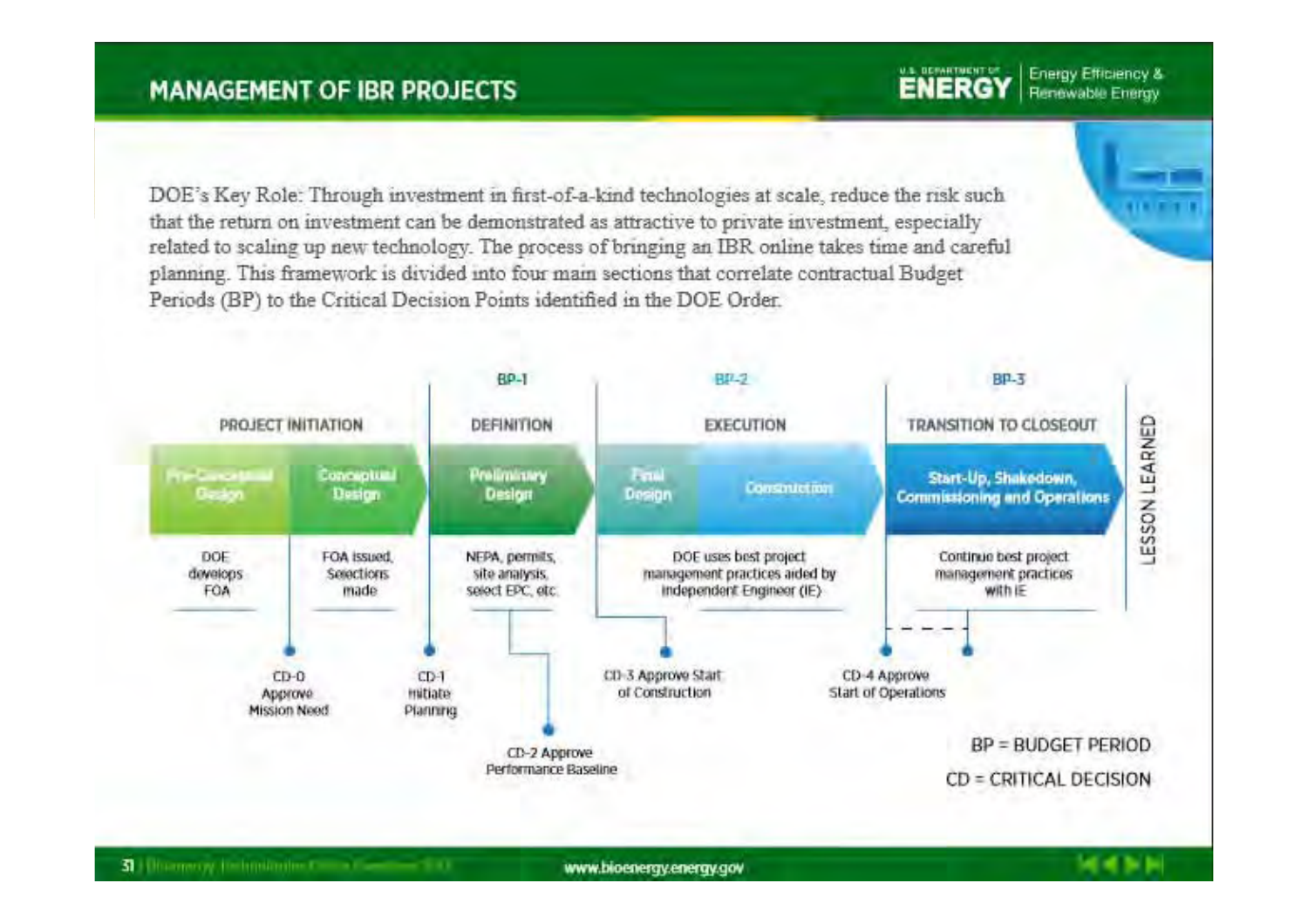#### **Lessons learned - USDOE Biorefinery program**

- Proper integrated pilot testing
- **Feedstock procurement**
- Risk management throughout the project
- Partnership for construction rather than standard EPCM contract
- Mechanical completion  $\neq$  operational
- Secure adequate financing, incl. contingency
- Independent engineer review

http://www.energy.gov/eere/bioenergy/downloads/response-igrecommendation-create-formal-lessons-learned-process

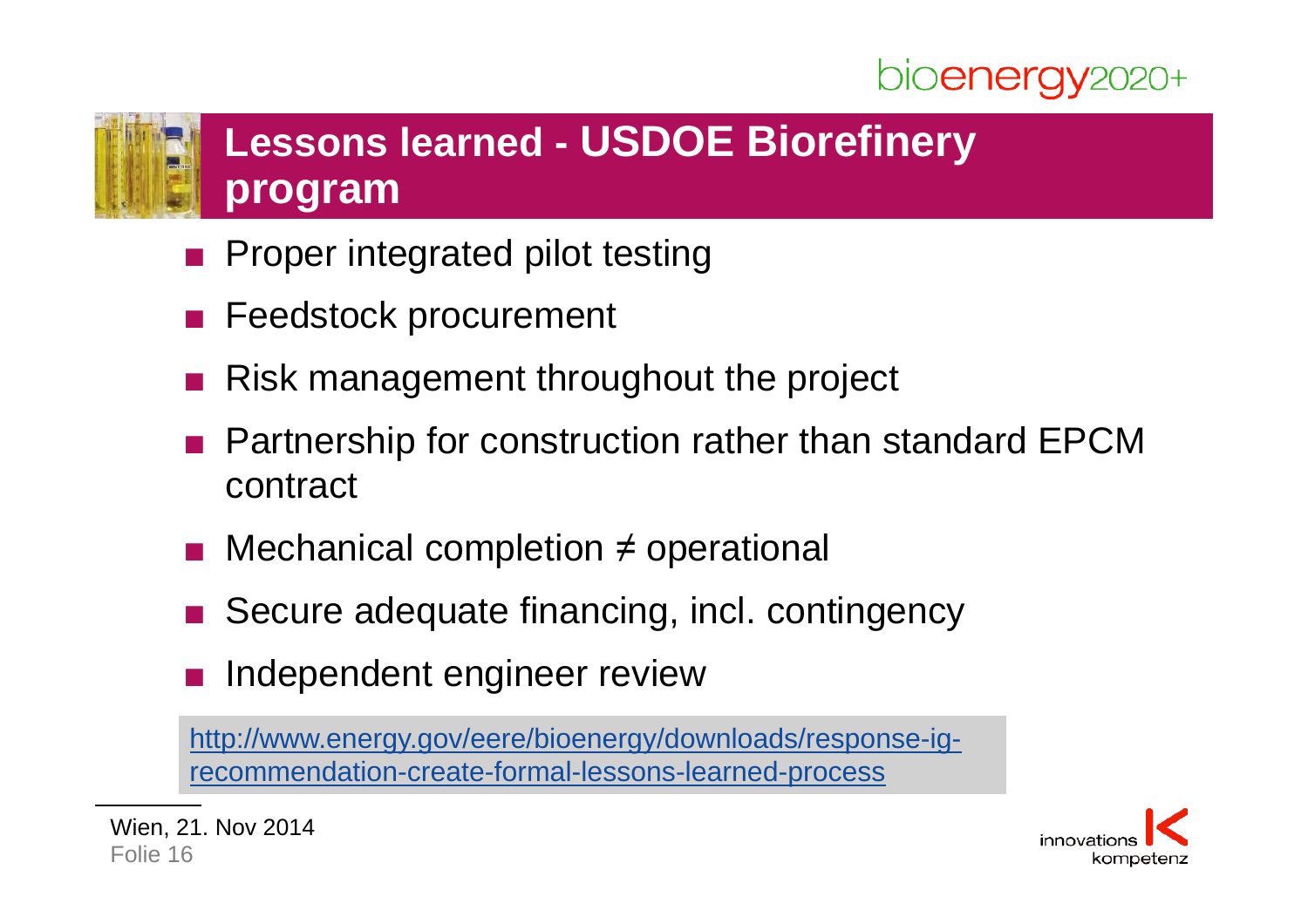



# Biotreibstoffe in Österreich



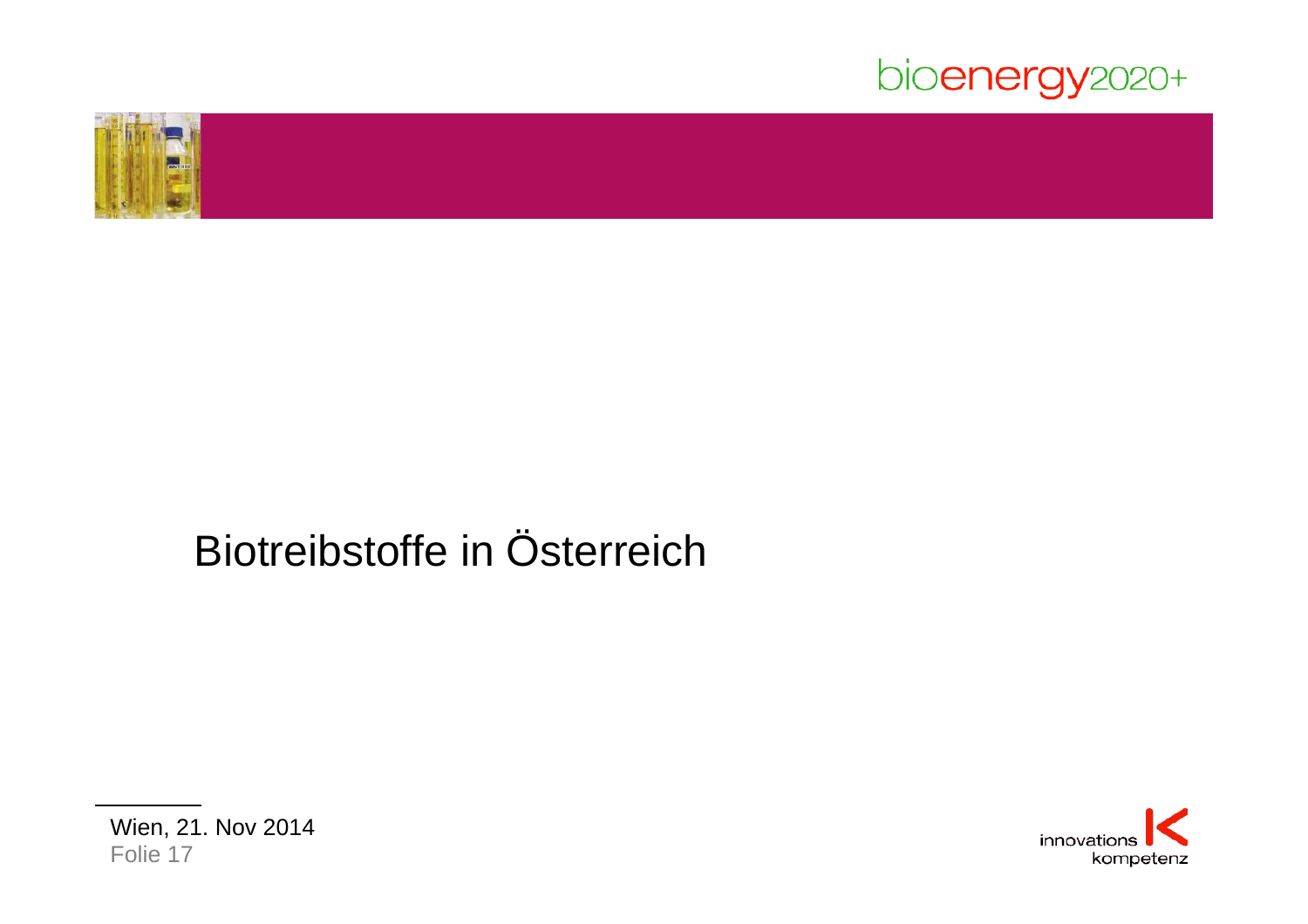

## **Produzenten in Österreich**

- **Agrana Bioethanol**
- **ABID Biotreibstoffe**
- **BioDiesel Kärnten**
- **BIOIL**
- **Eco Fuels Danube**
- Münzer Bioindustrie
- Münzer Paltental
- **Novaol Austria**
- **PPM**
- $\blacksquare$  SEEG Mureck

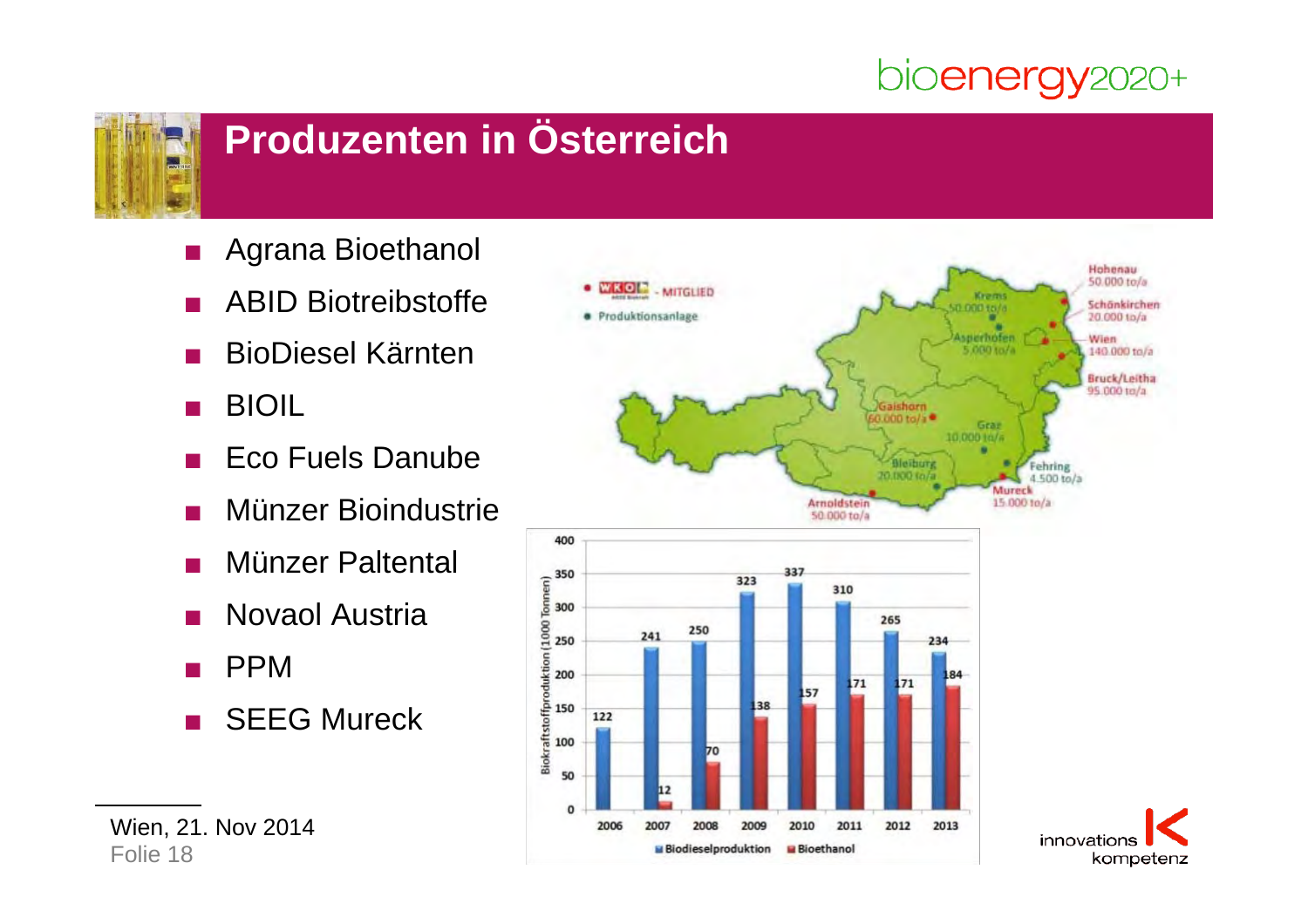

## **Technologieanbieter in Österreich**

- **BDI: Biodiesel, Biogas**
- **Nogelbusch: Ethanol**
- Andritz: Vorbehandlungsanlagen zum Aufschluss von **Zellulose**
- Repotec: Vergasung
- Ecoduna: Mikroalgenkultivierung

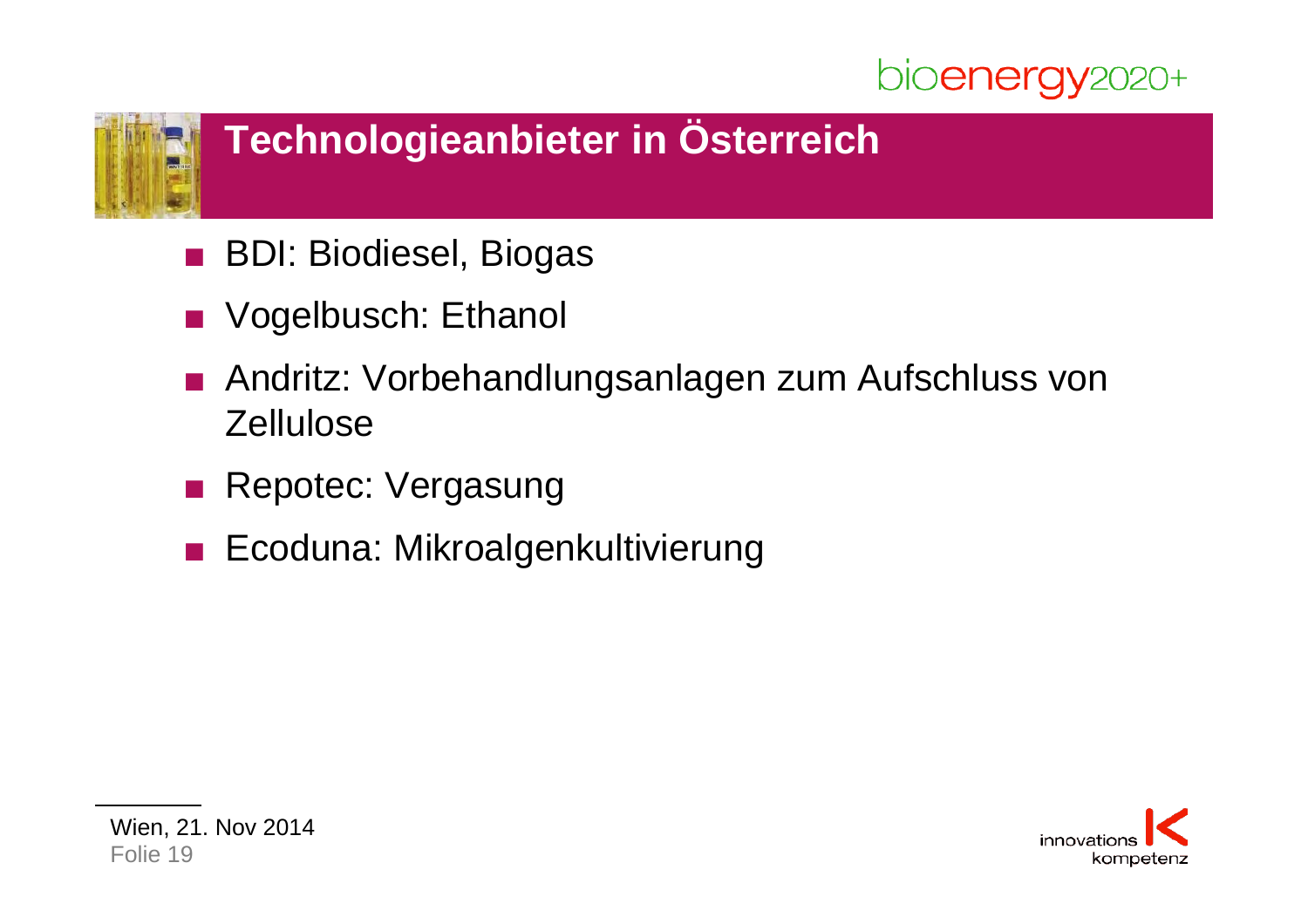

# **F&E in Österreich**

- **ACIB**
- **AIT**
- **Annikki**
- BIOENERGY 2020+
- $\blacksquare$  BOKU
- **Energiepark Bruck/Leitha**
- **FJ-BLT**
- FH OÖ (Wels)
- **Güssing Energy Technologies**
- **Reference HEI Hornbachner Energie** Innovation
- **Hydrogen Center Austria**
- Joanneum Research
- Karl Franzens Universität Graz
- Landwirtschaftliche Fachschule Tulln
- **Lignosol Technologie**
- **PROFACTOR**
- TU Graz
- **TU Wien**

 $\sim$  .

- Universität Innsbruck
- Universität Leoben
- Universität Linz, Energieinstitut
- Strategisches Interesse: OMV



Wien, 21. Nov 2014 Folie 20